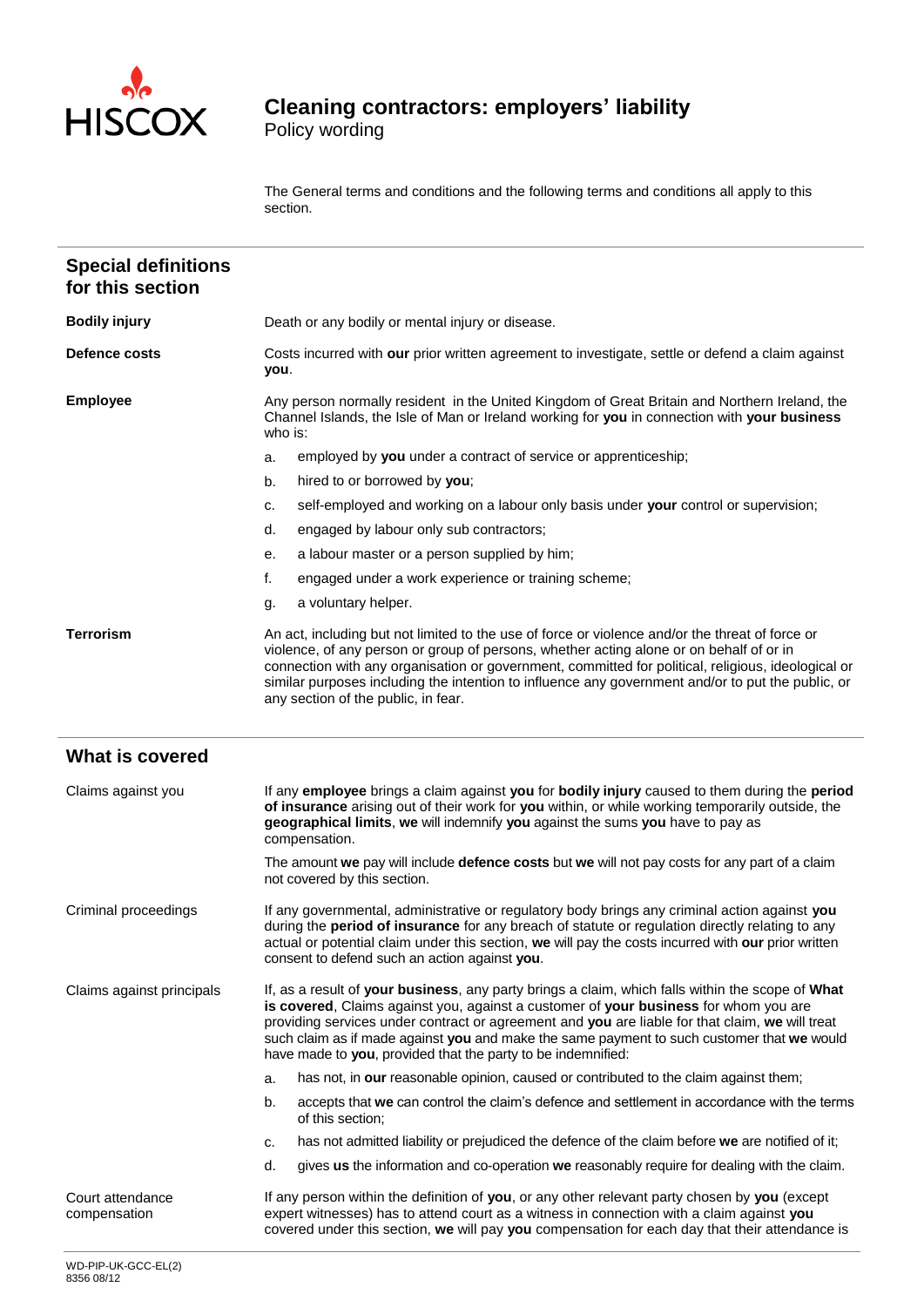

## **Cleaning contractors: employers' liability**

Policy wording

required by **our** solicitor.

| Any claim or loss directly or indirectly due to:<br>1.<br>Deliberate or reckless acts<br>any act, breach or omission you deliberately or recklessly commit, condone or ignore.<br>a.<br>any bodily injury caused to any of your employees while they are offshore. An<br>Offshore<br>b.<br>employee is regarded as being offshore from the moment they board any form of<br>transport at the departure point for an offshore rig or platform until the moment they<br>disembark on their return from the rig or platform.<br>any <b>bodily injury</b> to any <b>employee</b> while being carried in or upon, or entering or getting<br>Road traffic legislation<br>c.<br>onto, or alighting from a vehicle for which insurance or security is required under any<br>road traffic legislation or where you are entitled to indemnity from any other source.<br>Claims outside the applicable<br>Any claim, including arbitration, brought outside the countries set out in the schedule under<br>2. |  |
|----------------------------------------------------------------------------------------------------------------------------------------------------------------------------------------------------------------------------------------------------------------------------------------------------------------------------------------------------------------------------------------------------------------------------------------------------------------------------------------------------------------------------------------------------------------------------------------------------------------------------------------------------------------------------------------------------------------------------------------------------------------------------------------------------------------------------------------------------------------------------------------------------------------------------------------------------------------------------------------------------|--|
|                                                                                                                                                                                                                                                                                                                                                                                                                                                                                                                                                                                                                                                                                                                                                                                                                                                                                                                                                                                                    |  |
|                                                                                                                                                                                                                                                                                                                                                                                                                                                                                                                                                                                                                                                                                                                                                                                                                                                                                                                                                                                                    |  |
|                                                                                                                                                                                                                                                                                                                                                                                                                                                                                                                                                                                                                                                                                                                                                                                                                                                                                                                                                                                                    |  |
| applicable courts.<br>courts                                                                                                                                                                                                                                                                                                                                                                                                                                                                                                                                                                                                                                                                                                                                                                                                                                                                                                                                                                       |  |
| This applies to proceedings in the applicable courts to enforce, or which are based on, a<br>judgment or award from outside the applicable courts.                                                                                                                                                                                                                                                                                                                                                                                                                                                                                                                                                                                                                                                                                                                                                                                                                                                 |  |
| How much we<br>We will pay up to the limit of indemnity shown in the schedule, unless limited below, for all claims<br>and their <b>defence costs</b> which arise from the same accident or event.<br>will pay                                                                                                                                                                                                                                                                                                                                                                                                                                                                                                                                                                                                                                                                                                                                                                                     |  |
| <b>Special limits</b>                                                                                                                                                                                                                                                                                                                                                                                                                                                                                                                                                                                                                                                                                                                                                                                                                                                                                                                                                                              |  |
| The most we will pay for claims and their defence costs arising from terrorism is the amount<br>Terrorism<br>shown in the schedule. If we decide that this limit applies to a claim, it is your responsibility to<br>prove that the claim does not arise from terrorism.                                                                                                                                                                                                                                                                                                                                                                                                                                                                                                                                                                                                                                                                                                                           |  |
| We will pay up to the amount shown in the schedule for the costs to defend criminal proceedings.<br>Criminal proceedings costs<br>This applies to all actions brought against you during the period of insurance.                                                                                                                                                                                                                                                                                                                                                                                                                                                                                                                                                                                                                                                                                                                                                                                  |  |
| Court attendance<br>We will pay you the following compensation for each day, or part day:                                                                                                                                                                                                                                                                                                                                                                                                                                                                                                                                                                                                                                                                                                                                                                                                                                                                                                          |  |
| compensation<br>You or your partner or director<br>$\mathbf{1}$ .<br>£250 or €300                                                                                                                                                                                                                                                                                                                                                                                                                                                                                                                                                                                                                                                                                                                                                                                                                                                                                                                  |  |
| £100 or €115<br>Any other <b>employee</b><br>2.<br>TL.<br>والمتساوية والمفارس المستنقص المستنقص والمستنقص والمستنقص والقرير والمتناوب                                                                                                                                                                                                                                                                                                                                                                                                                                                                                                                                                                                                                                                                                                                                                                                                                                                              |  |

The most **we** will pay for the total of all court attendance compensation is £10,000 or €11,500.